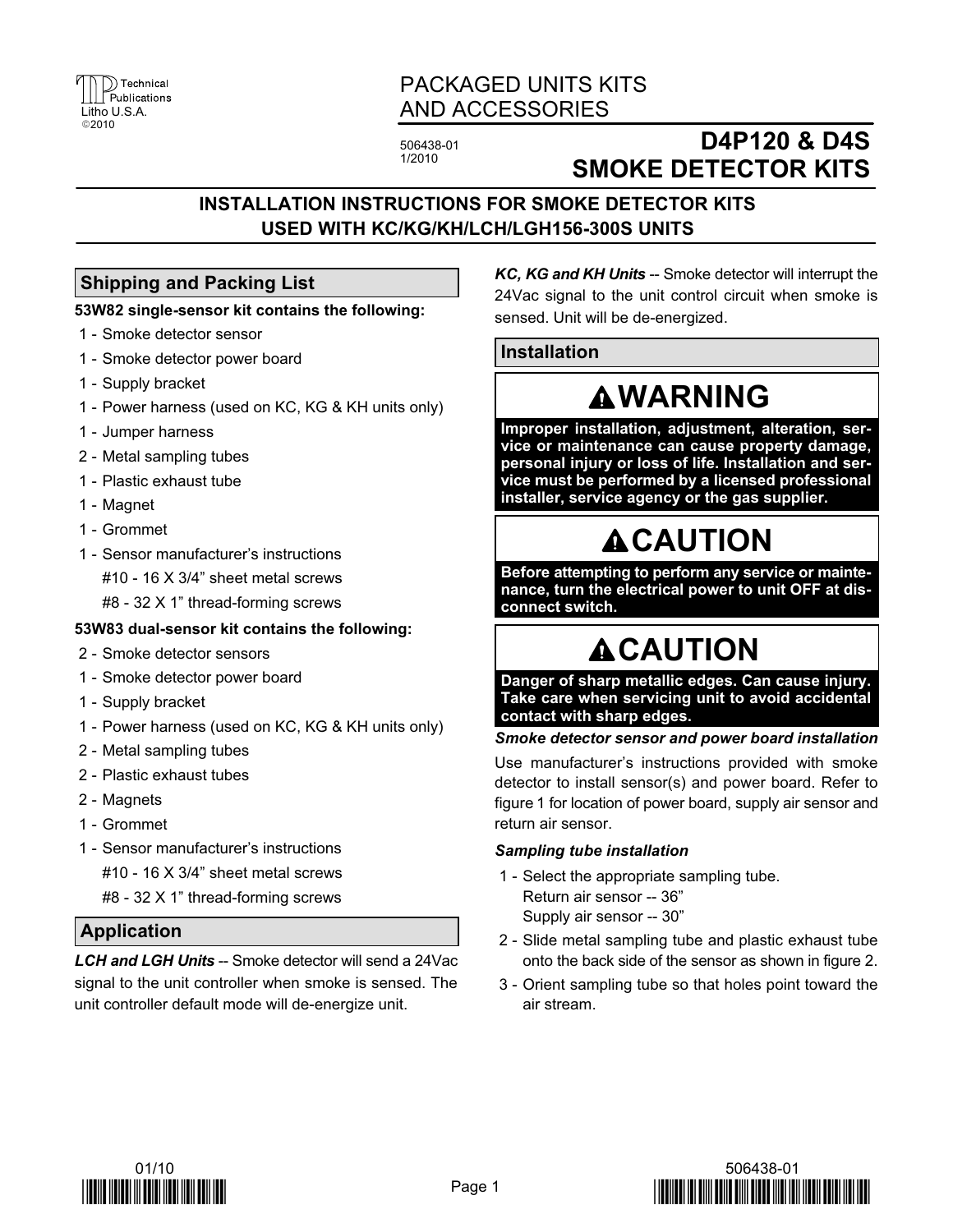<span id="page-1-0"></span>

FIGURE 1



FIGURE 2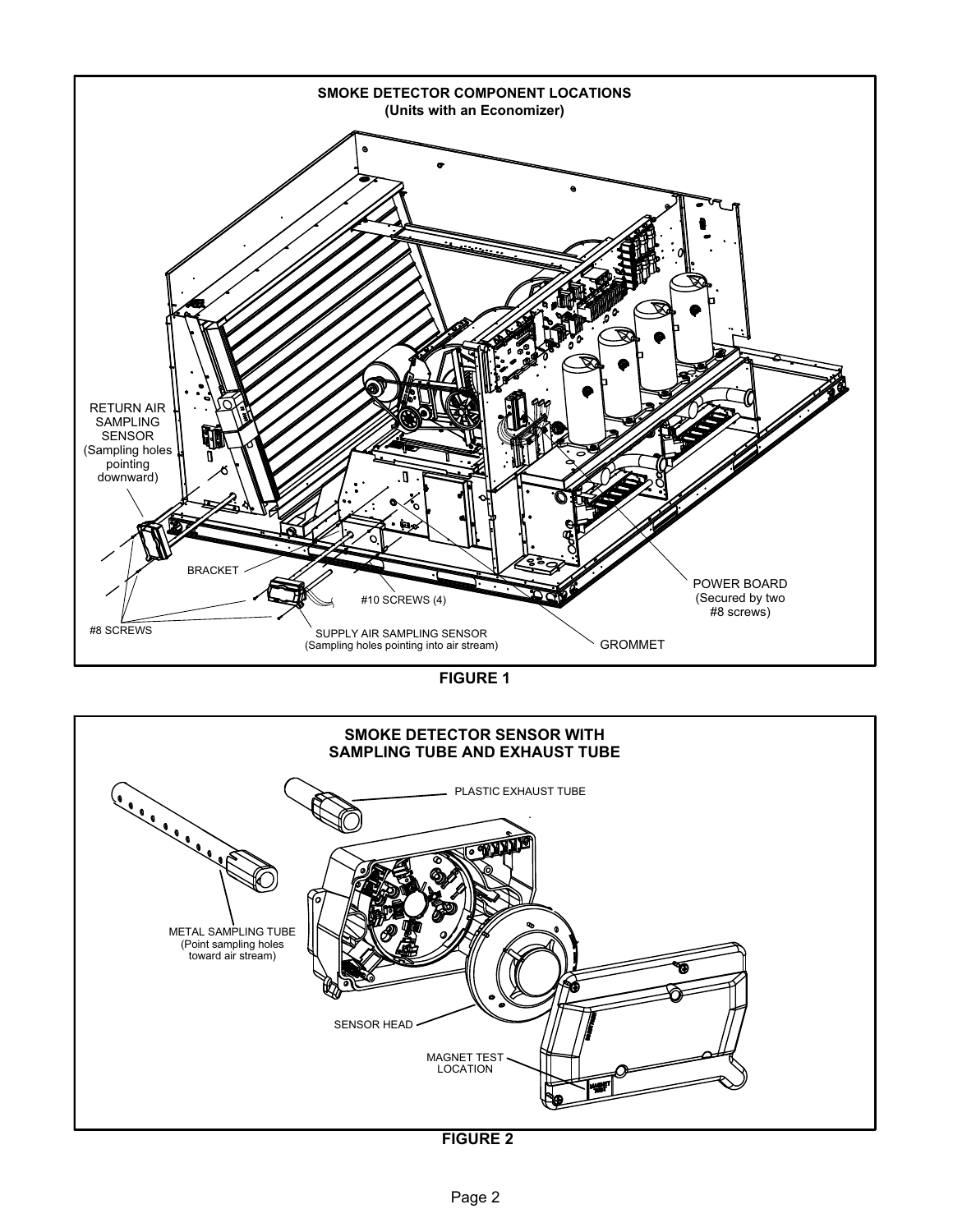### **Wiring**

#### KC, KG and KH Units

- 1 − Make jack/plug connections as shown in figure [4](#page-3-0) when installing return air smoke detector only, figure [5](#page-3-0) when installing supply air smoke detector only, and figure [6](#page-3-0) when installing both supply and return air smoke detectors.
- 2 − Locate and disconnect wires labeled SM−1 and SM−4 in control area. See figure 3.
- 3 − Connect wires labeled SM−1 and SM−4 from kit harness to wires labeled SM−1 and SM−4 in unit. Connect wire labeled GND from the kit harness to the ground tab in unit. Position J255 plug near P250 and P252 plugs. See Figure 3.

#### LCH and LGH Units

Make jack/plug connections as shown in figure [7](#page-4-0) when installing return air smoke detector only, figure [8](#page-4-0) when installing supply air smoke detector only, and figure [9](#page-4-0) when installing both supply and return air smoke detectors. Plugs are located in the unit near the location of the sensor(s) and power board.



FIGURE 3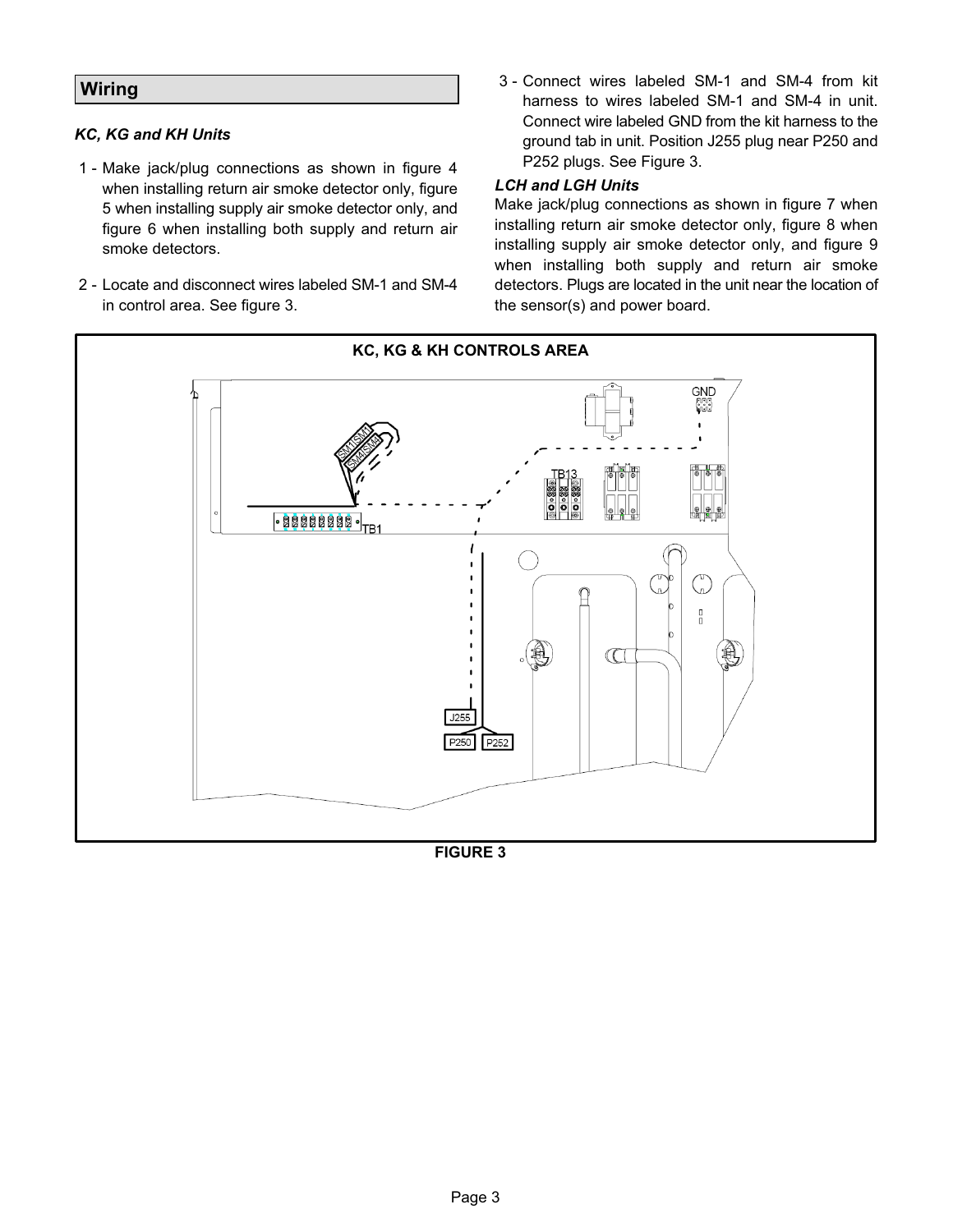<span id="page-3-0"></span>





FIGURE 5



### FIGURE 6